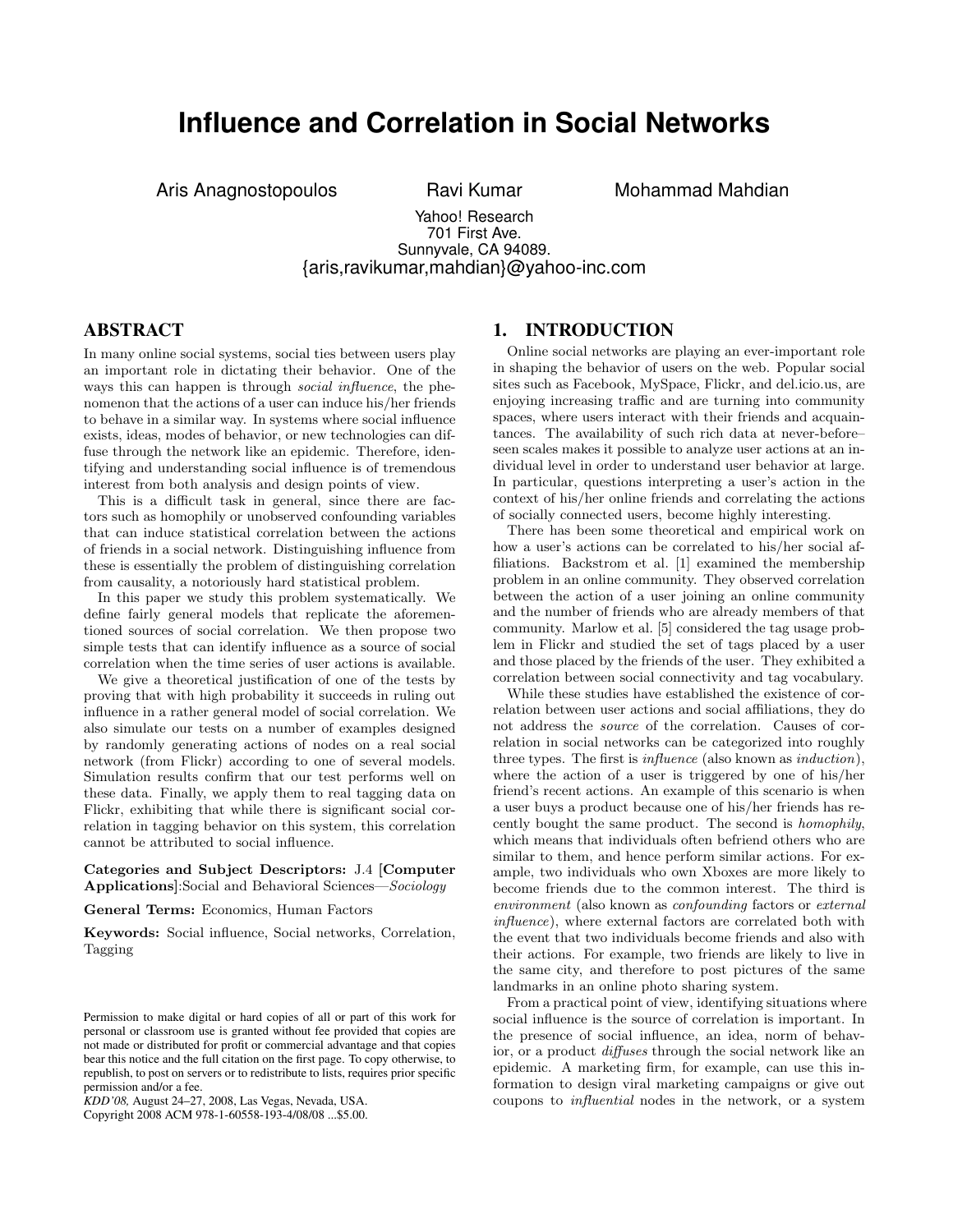designer can take advantage of this information in order to induce the users to follow a desired mode of behavior. There has already been significant research on methods for designing strategies to leverage social influence in such systems [3] and on the effect of influence on the growth pattern of new products [8]. The main idea in all viral marketing strategies is essentially that in cases that influence between users is prevalent, careful targeting can have a cascading effect on the adoption of a product/technology. Therefore, being able to identify in which cases influence prevails is an important step to strategy design.

Our contributions. Given the significance of social influence, it is important to be able to test if a given social system exhibits signs of social influence. This is a particularly difficult problem in online settings where individuals are often anonymous and therefore it is impossible to control for all potential confounding factors. We overcome this problem by taking advantage of the availability of data about the timing of actions in online settings. We propose a statistical test (called the shuffle test) based on the intuition that if influence is not a likely source of correlation in a system, timing of actions should not matter, and therefore reshuffling the time stamps of the actions should not significantly change the amount of correlation. We prove that in a rather general model of homophily and confounding, this test succeeds in ruling out influence as the source of social correlation.

We also show the effectiveness of our test using simulations. Our test cases are based on a large social network from Flickr. We generate the action data randomly from a model with or without social influence, and run our test on this data set to decide whether the correlation is caused by influence. Our results show that in nearly all cases our algorithm succeeds in identifying the source of correlation. We also present results for another test (called the edge-reversal test) inspired by a recent study on the spread of obesity in real-world social networks [2].

Finally, we apply our algorithms on real tagging data in Flickr. Our results show that even though tagging behavior in this system exhibits a considerable degree of social correlation, this cannot be attributed to social influence.

Organization. In Section 2 we detail the different forms of social correlation. In Section 3 we describe our methodology, and present a theoretical analysis in a model of homophily and confounding. We describe our data generation models and present the results of simulations in Section 4. We describe our experiments on Flickr tags in Section 5.

# 2. MODELS OF SOCIAL CORRELATION

We study a setting where a group of individuals (also called agents or users) are nodes of a social network G. In general, G is a directed graph and is generated from an unknown probability distribution. We are concerned with individuals performing a certain action for the first time, e.g., purchasing a product, visiting a web-page, or tagging a photo with a particular tag.<sup>1</sup> After an agent performs the action, we say that the agent has become active. We observe the system for a certain time period  $[0, T]$ . Let W denote the set of agents that are active at the end of this time period.

Social correlation, i.e., correlation between the behavior of affiliated agents in a social network is a well-known phenomenon. Formally, this means that for two nodes  $u$  and  $v$ that are adjacent in  $G$ , the events that u becomes active is correlated with  $v$  becoming active. There are three primary explanations for this phenomenon: *homophily*, the *environ*ment (or *confounding* factors), and *social influence*.

Homophily. Homophily is the tendency of individuals to choose friends with similar characteristics [4, 6]. This is a pervasive phenomenon, and not surprisingly, leads to correlation between the actions of adjacent nodes in a social network. For example, one plausible hypothesis for why there is social correlation in membership in an online community is that individuals might know each other and become friends after joining the community. Mathematically, in a pure homophily model, the set  $W$  of active nodes is first selected according to some distribution, and then the graph G is picked from a distribution that depends on W.

Confounding. The second explanation for correlation between actions of adjacent agents in a social network is external influence from elements in the environment (also referred to as confounding factors), which are more likely to affect individuals that are located close to each other in the social network. Mathematically, this means that there is a confounding variable  $X$ , and both the network  $G$  and the set of active individuals W come from distributions correlated with  $X$ . For example, two individuals who live in the same city are more likely to become friends than two random individuals, and they are also more likely to take pictures of similar scenery and post them on Flickr with the same tag.

Note that there is a fine distinction between this explanation and homophily: homophily refers to situations where the set  $W$  affects individuals' choices to become friends, while in confounding, both the choices of individuals to become friends and their choice to become active are affected by the same unobserved variable. It is possible to distinguish between these models by looking at the time where the edges of G are established. The focus of this paper, however, is on distinguishing social influence from other types of social correlation. Therefore, we study a common generalization of the confounding and the homophily model as follows: first, the pair  $(G, W)$  is selected according to a *joint* probability distribution, and then the time of activation for individuals in W is picked i.i.d. according to a distribution  $T$  on [0, T]. We call this model the *correlation model*. The main assumption here is that the probability that an individual is active can be affected by whether their friends become active, but not by when they become active. This is in contrast with the influence model, as defined below.

Influence. The third, and perhaps the most consequential explanation for social correlation is social influence. This refers to the phenomenon that the action of individuals can induce their friends to act in a similar way. This can be through setting an example for their friends (as in the case of fashion), informing them about the action (as in the case of viral marketing), or increasing the value of an action for them (as in the case of adoption of a technology). Mathematically, this can be modeled as follows: first, the graph G is drawn according to some distribution. Then, in each of the time steps  $1, \ldots, T$ , each non-active agent decides whether

<sup>&</sup>lt;sup>1</sup>In many cases, e.g., purchasing certain products or using certain tags, an individual might perform the action multiple times. We focus on the first time the action is performed by each individual, since subsequent occurrences of the same action by the same individual is often more dependent on the first occurrence than on the social network.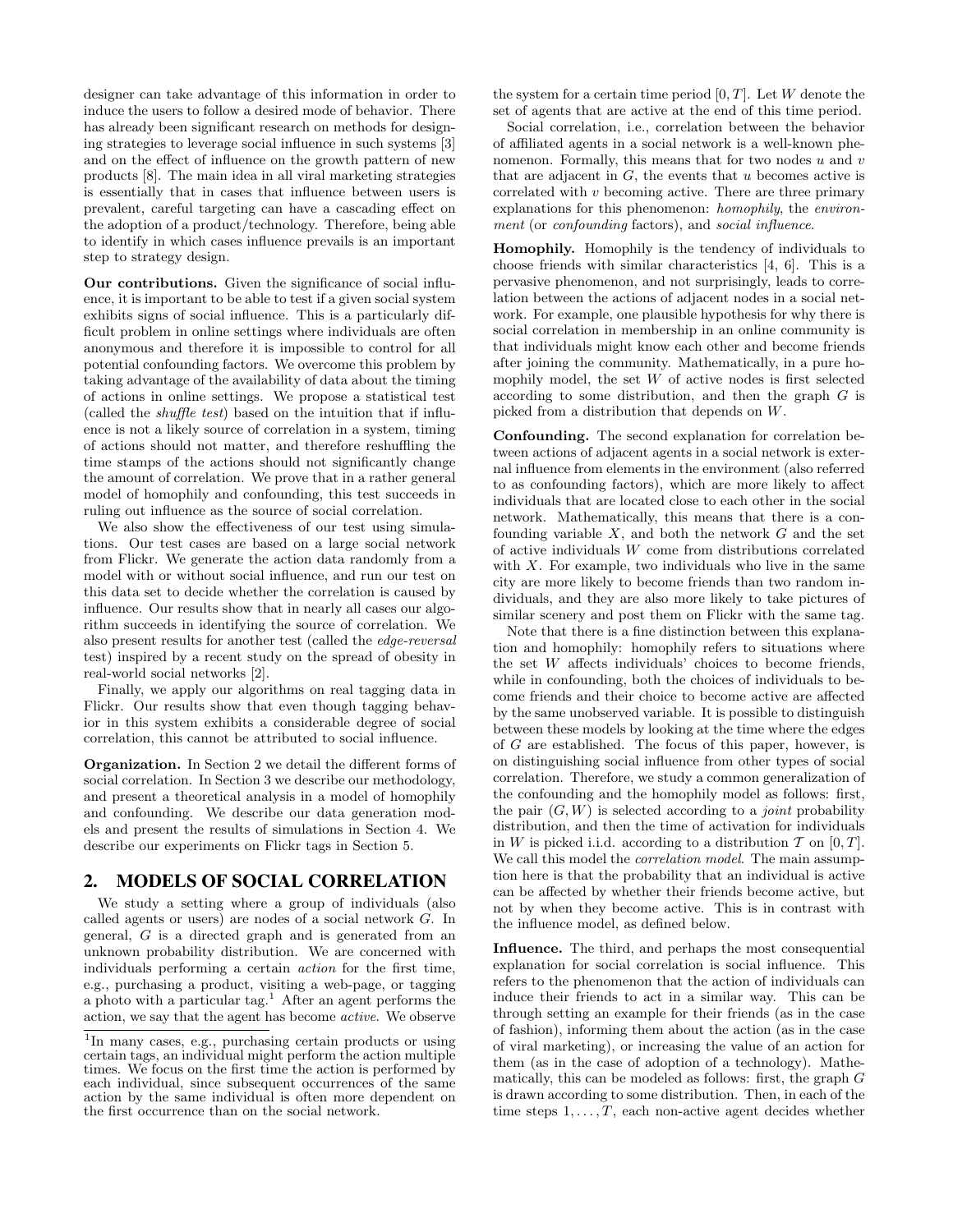to become active. The probability of becoming active for each agent u is a function  $p(x)$  of the number x of other agents v that have an edge to u and are already active.<sup>2</sup> Here,  $p(\cdot)$  can be any increasing function, although later in the paper we consider a special class of functions that provides a good fit with the real data and also corresponds to a commonly used statistical model for estimating the probability of binary events, namely the logistic regression.

# 3. METHODOLOGY

In this section we present the methodology that we use to measure social correlation and test whether influence is a source of such correlation. We start in Section 3.1 by explaining how logistic regression can be used to quantify the extent of social correlation. In Section 3.2 we define the shuffle test for deciding if influence is a likely source of correlation, and prove that this test successfully rules out influence as the source of correlation in the correlation (confounding/homophily) model defined in Section 2. Finally, in Section 3.3 we define another test called the edge-reversal test, which we evaluate experimentally.

#### 3.1 Measuring social correlation

The first step in our analysis is to obtain a measure of social correlation between the actions of an individual and that of her friends in the network. This measure is designed to recover the activation probability, assuming that the agents follow the influence model defined in Section 2.

Recall that in the influence model, each individual flips an independent coin in every time step to decide whether or not to become active. In principle, the probability of this coin can vary from agent to agent and from time to time; in the simplest model, which is the focus of most of this paper, we measure this probability as a function of only one variable: the number of already-active friends the agent has.<sup>3</sup> Note that the parameter we use is the number of friends that have become active at any earlier time step, as opposed to friends who have become active immediately before. This is because in online systems like Flickr actions are stored, and might be observed by others much later.

As it turns out, for most tags in the Flickr data set, a logistic function with the logarithm of the number of friends as the explanatory variable provides a good fit for the probability. Therefore, for simplicity and to reduce the possibility of overfitting, we use the logistic function with this variable, that is, we estimate the probability  $p(a)$  of activation for an agent with a already-active friends as follows:<sup>4</sup>

$$
p(a) = \frac{e^{\alpha \ln(a+1) + \beta}}{1 + e^{\alpha \ln(a+1) + \beta}},
$$
\n(1)

where  $\alpha$  and  $\beta$  are coefficients. Equivalently,

$$
\ln\left(\frac{p(a)}{1-p(a)}\right) = \alpha \ln(a+1) + \beta. \tag{2}
$$

The coefficient  $\alpha$  measures social correlation: a large value of  $\alpha$  indicates a large degree of correlation. We estimate  $\alpha, \beta$  using maximum likelihood logistic regression. More precisely, let  $Y_{a,t}$  be the number of users who at the beginning of time t had a active friends and started using the tag at time t. Similarly, let  $N_{a,t}$  be those users who at time t were inactive, had a active friends, but did not start using the tag (at time t). Finally, let  $Y_a = \sum_t Y_{a,t}$ , and  $N_a = \sum_t N_{a,t}$ . Then we compute the values of  $\alpha$  and  $\beta$  that maximize the expression

$$
\prod_{a} p(a)^{Y_a} (1 - p(a))^{N_a},\tag{3}
$$

where  $p(a)$  is defined in (1). Typically, the values of  $Y_a$  and  $N_a$  decrease quickly and lose their statistical significance as a grows. Therefore, for practical reasons, we may restrict the likelihood expression (3) to only all  $a \leq R$ , for a carefully chosen value of  $R$ , while we accumulate all the values corresponding to  $a > R$  to  $Y_{R+1}$  and  $N_{R+1}$ . While in general there is no closed form solution, there are many software packages that can solve such a problem quite efficiently; we used Matlab's statistics toolbox in our experiments.

## 3.2 The shuffle test

In this section we introduce the shuffle test for identifying social influence. It is based on the idea that if influence does not play a role, even though an agent's probability of activation could depend on her friends, the timing of such activation should be independent of the timing of other agents.

Let G be the social network, and  $W = \{w_1, \ldots, w_\ell\}$  be the set of users that are activated during the period  $[0, T]$ . Recall that in the correlation model,  $(G, W)$  is drawn from an arbitrary joint distribution. Assume that user  $w_i$  is first activated at time  $t_i$ . Using the method in Section 3.1, we compute  $Y_a$  and  $N_a$ , for  $a \leq R$ , where R is a constant, and use the maximum likelihood method to estimate  $\alpha$ .

Next, we create a second problem instance with the same graph  $G$  and the same set  $W$  of active nodes, by picking a random permutation  $\pi$  of  $\{1, \ldots, \ell\}$ , and setting the time of activation of node  $w_i$  to  $t'_i := t_{\pi(i)}$ . Again we use the method in Section 3.1 to compute  $Y'_a$  and  $N'_a$  for  $a \leq R$ , and the social correlation coefficient  $\alpha'$ . The shuffle test declares that the model exhibits no social influence if the values of  $\alpha$ and  $\alpha'$  are close to each other.

Intuitively, the reason that the shuffle test correctly rules out social influence in instances generated according to the correlation model is the following: in an instance generated from this model, the time stamps  $t_i$  are independent, identically distributed (i.i.d.) from a distribution  $\mathcal T$  over  $[0, T]$ . The second instance constructed above only permutes all time stamps, and hence the new  $t_i$ 's are still i.i.d. from the same distribution  $\mathcal T$ . Therefore, the two instances come from the exact same distribution, and hence they should lead to the same *expected* social correlation coefficient  $\alpha$ . The only thing that remains to be proven is that this coefficient is concentrated around its expectation (where the expectation is taken over the random choice of the time stamps, conditioning on a fixed choice of  $G$  and  $W$ ). In the next section, we formalize this intuition, leading to Theorem 1.

 $2$ This model assumes that time progresses in discrete steps. A similar model with continuous time can be defined using the Poisson distribution.

<sup>&</sup>lt;sup>3</sup>We also considered using the fraction of the total population that is active as another explanatory variable in our estimation on the Flickr data set, but the results indicated that this parameter is of no value: the corresponding coefficient is insignificant for almost all tags.

<sup>&</sup>lt;sup>4</sup>We have also duplicated some of our experiments using  $a$  as the explanatory variable. The results are not qualitatively different, and almost always the likelihood of the fit is better with the logarithmic variable.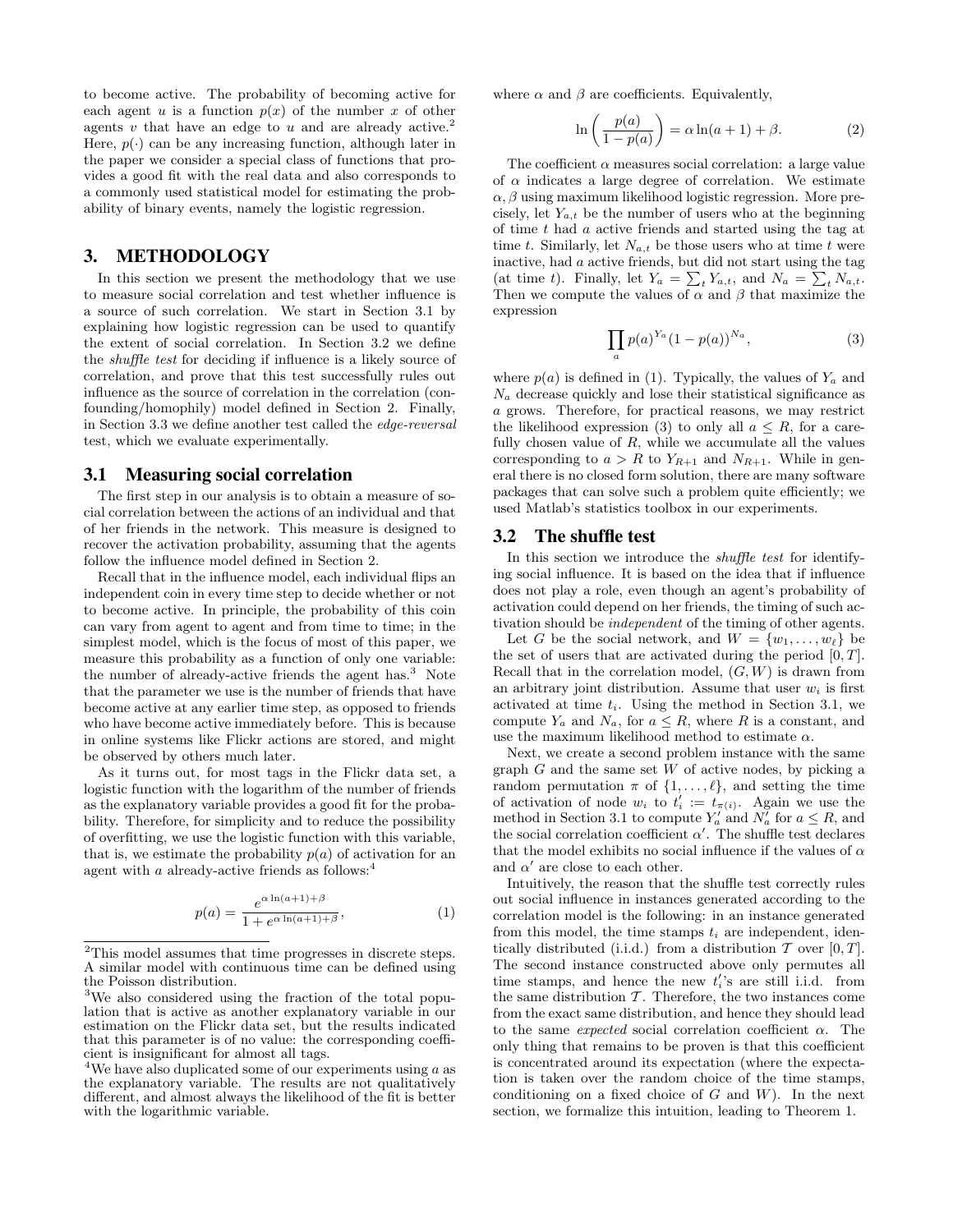#### *3.2.1 Theoretical analysis*

To aid our analysis, we make three simplifying assumptions. First, we assume that the distribution  $\mathcal T$  of the activation times is uniform over  $[0, T]$ . Second, we modify the test to pick each  $t_i'$  independently from  $\mathcal{T}$ , instead of using a permutation of the original time stamps. Neither of these assumptions is necessary, but it simplifies the arguments without substantively changing the techniques.

The third set of assumptions ensures that there are enough data to gather statistics. Let  $d_{i...}^-(d_i^+)$  be the indegree (outdegree) of node  $w_i$ , and let  $d_i^{W- \infty}(d_i^{W+})$  be the indegree (outdegree) of node  $w_i$  in the subgraph induced by  $W$  (recall that  $W$  is the set of users that became active). Also, let  $W' = \{w_1, \ldots, w_{\ell'}\},\$  where  $\ell' \geq \ell$  be the set of nodes in W and their neighbors (note that the first  $\ell$  nodes are those in  $W$ ). Then we make the following assumptions:

1.  $\ell = \Theta(n)$ .

2.  $d_i^-, d_i^+ \leq d^{\max}$ , for  $i \leq \ell'$  and for some constant  $d^{\max}$ .

3. 
$$
|\{i : d_i^{W-} \ge R + 1\}| = \Theta(n)
$$
.

These assumptions are not the strictest possible for our results to hold, but they are nevertheless quite natural and simple to state. In particular, we make the first assumption only to simplify the notation (otherwise the results hold with probabilities that depend on  $\ell$  and  $\ell'$  instead of n).

THEOREM 1. Let  $G = (V, E)$  be a directed graph on n nodes and let  $W = \{w_1, \ldots, w_\ell\} \subset V$  be the set of nodes that become active during the time period  $[0, T]$ . Assume that the activation time  $t_i$  of the node  $w_i$  is picked i.i.d. from the uniform distribution over  $\{1, \ldots, T\}$ , and assume that the three assumptions hold. Let  $\alpha$  denote the social correlation coefficient computed using the method in Section 3.1. Then, with high probability<sup>5</sup> the value of  $\alpha$  is close to its expectation, where the probabilities are over random choices of the activation times.

PROOF. The main part of the proof is Lemma 2 where we show that the values of  $Y_a$  and  $N_a$  are concentrated. This is proved using concentration inequalities for martingales. We can then show (details deferred for the full version of the work) that when we apply logistic regression with inputs that are close to each other, the social correlation values  $\alpha$ recovered are also close to each other. Therefore, with high probability the value of  $\alpha$  recovered is close to its expectation whp.  $\square$ 

LEMMA 2. Assume the conditions of Theorem 1, and let  $Y_a$ and  $N_a$ ,  $a \leq R+1$ , defined as in Section 3.1. Then we have that  $Y_a$  and  $N_a$  are close to their expectations whp.

PROOF. First we calculate  $E[Y_a]$ , for a fixed a. We introduce some notation. Let  $Y_a^i = 1$  if when node  $w_i$  used the tag had a active neighbors and 0 otherwise. Notice that we have  $Y_a = \sum_{i=1}^r Y_a^i$ . The probability that exactly a of the  $d_{i_{\text{max}}}^{W-}$  neighbors are active when node  $w_i$  used a tag is 0 if  $d_i^{W-} < a$ . Otherwise, if  $a \leq R$ , this probability is  $1/(d_i^{W^-}+1)$ , since node  $w_i$  and its neighbors have the same probability to be the ath node among them that used the tag. Finally, if  $a = R + 1$  (recall that  $R + 1$  corresponds to the ensemble of all the values greater than  $R$ ), then the probability is  $(d_i^{W-} - R)/(d_i^{W-} + 1)$ .

Thus, we have

$$
E[Y_a] = \sum_{i=1}^{\ell} E[Y_a^i] = \sum_{i:d_i^{W^-} \ge a} \frac{1}{d_i^{W^-} + 1},
$$

for  $a \leq R$ , and

$$
E[Y_a] = \sum_{i=1}^{\ell} E[Y_a^i] = \sum_{i:d_i^W \ge R+1} \frac{d_i^{W-} - R}{d_i^{W-} + 1},
$$

for  $a = R + 1$ . One can verify that from our assumptions we have that both of these quantities are  $\Theta(n)$ .

Note that the terms are not independent. Thus, to show concentration, we will employ Azuma's inequality [7]. For a fixed a we define the (Doob's) martingale

$$
X_i = \mathrm{E}[Y_a \mid t_1, t_2, \ldots, t_i].
$$

We have that  $X_0 = E[Y_a]$  and  $X_\ell = Y_a$ . Note that we have that  $|X_i - X_{i-1}| \le d_i^{W+} + 1$ , since a node affects only itself the nodes for which it is a contact. Then Azuma's inequality implies that

$$
\Pr(|Y_a - \mathbb{E}[Y_a]| > \lambda) = \Pr(|X_{\ell} - X_0| > \lambda) \le 2e^{-\frac{\lambda^2}{2\sum (d_i^W + 1)^2}},
$$

which is  $o(1)$  for  $\lambda = \omega(\sqrt{n}).$ 

To compute the value of  $E[N_a]$  we have to be a bit more careful, since a node can contribute multiple time periods to  $N_a$ . First, note that we have to count also the neighbors of the nodes in W. Recall that  $W' = \{w_1, \ldots, w_{\ell'}\}$ , is the set of active nodes and their neighbors.

Let us write  $N_a = \sum_{i=1}^{\ell'} N_a^i$ , where  $N_a^i$  counts the number of timesteps before node  $w_i$  becoming active (if at all) and had exactly a active contacts. Let us compute  $E[N_a^i]$ , first for  $i \leq \ell$ . Of course, this equals 0 if  $d_i^{W-}$  $i^{\mathcal{W}-} < a$ . Otherwise, the expected time until one of the  $d_{i}^{W-}+1$  nodes  $(w_i$  and its contacts) becomes activated is  $T/(\dot{d}_i^{W-}+2)$ , thus  $E[N_0^i]=$  $T(d_i^{W-} + 2)$ . With probability  $d_i^{W-}/(d_i^{W-} + 1)$  the first node is not  $w_i$ , hence we have  $E[N_1^i] = \frac{d_i^{W^-}}{d_i^{W^-}+1} \cdot \frac{T}{d_i^{W^-}+2}$ . More generally we get that

$$
\mathbf{E}[N_a^i] = \frac{d_i^{W-} - a + 1}{d_i^{W-} + 1} \cdot \frac{T}{d_i^{W-} + 2},
$$

for  $a \leq R$ , and

$$
E[N_a^i] = \frac{d_i^{W-} - R}{d_i^{W-} + 1} \cdot \frac{d_i^{W-} + 1 - R}{2}T,
$$

for  $a = R + 1$ . (The first fraction is the probability that  $w_i$ becomes activated after  $R + 1$  neighbors, and then it is expected to arrive in the middle of the leftover period.)

For  $i > \ell$  we can show with similar arguments that  $E[N_a^i] =$ 0 if  $d_i^{W-} < a$ , otherwise

$$
\mathcal{E}[N_a^i] = \frac{T}{d_i^{W-} + 1},
$$

for  $a \leq R$ , and

$$
E[N_a^i] = \frac{R+1}{d_i^{W-}+1}T,
$$

 ${}^{5}{\rm The\ term}$  "with high probability," abbreviated whp., refers to an event that holds with probability that tends to 1 as  $n \to \infty$ .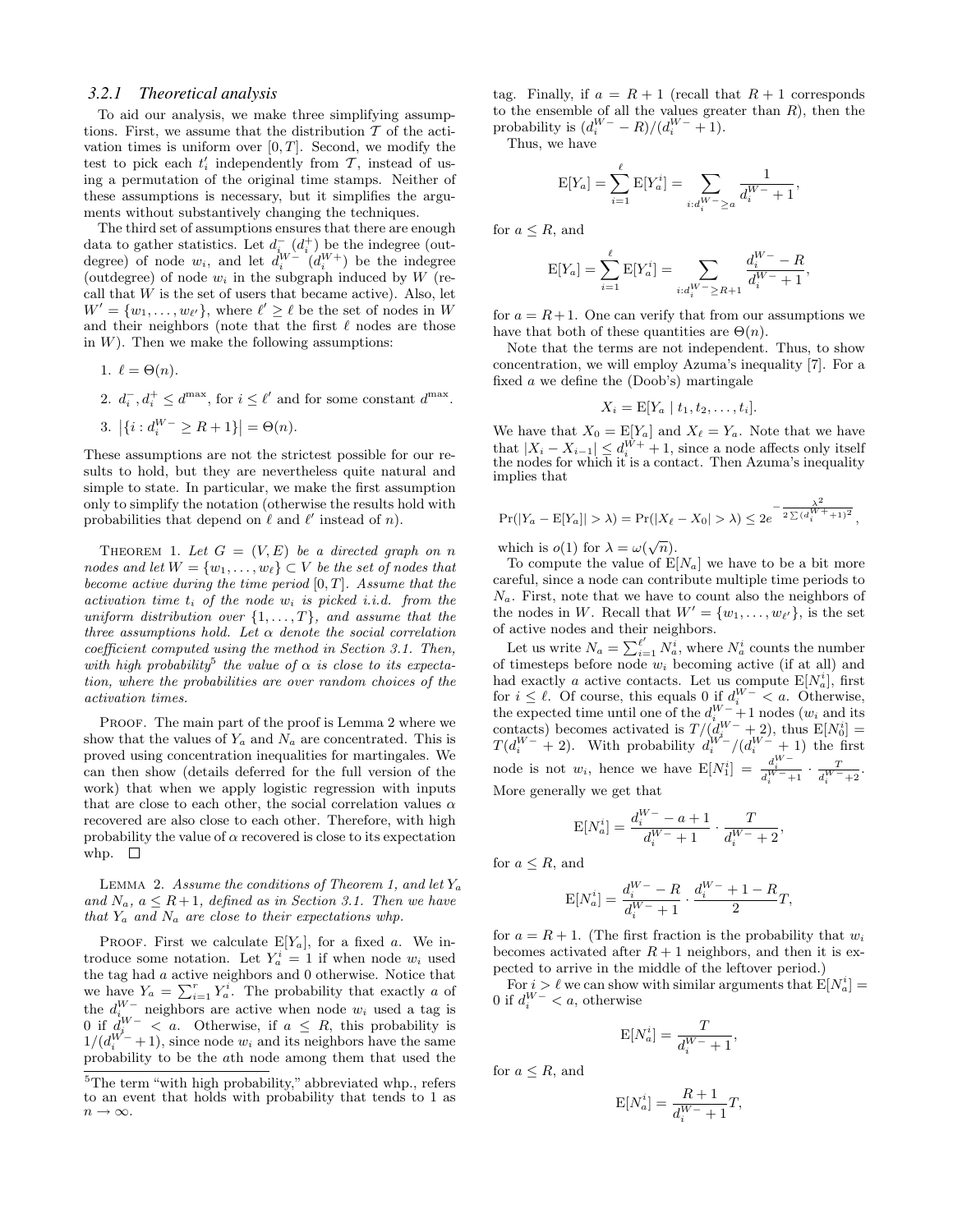for  $a = R + 1$ . By our assumptions for the graph we have that  $N_a = \sum_{i=1}^{\ell'} N_a^i = \Theta(Tn)$ .

Again we show concentration by using the Azuma inequality. We define

$$
Z_i = \mathrm{E}[N_a \mid t_1, t_2, \ldots, t_i],
$$

and notice that we have  $|Z_i - Z_{i-1}| \leq T(d_i^+ + 1)$ , with the same reasoning as previously. So we get that

$$
\Pr(|N_a - \mathrm{E}[N_a]| > \lambda) = \Pr(|Z_r - Z_0| > \lambda) \le 2e^{-\frac{\lambda^2}{2\sum T^2(d_i^+ + 1)^2}},
$$

which is  $o(1)$  for  $\lambda = \omega(T\sqrt{n}).$ 

#### *3.2.2 Detecting influence*

We showed that the values of  $\alpha$  that we obtain with the correlation model are close to each other with high probability with and without the timestep shuffle. Now we contrast this with the influence model and we show that in the latter case the values of  $\alpha$  that we compute with and without the timestep shuffle are in general different. We demonstrate this fact with a simple example. Consider a line graph with  $n + 1$  nodes,  $v_0, v_1, v_2, \ldots, v_n$ , and edge set the  $\{(v_i, v_{i+1}); i = 0, 2, ..., n-1\}$ . For simplicity we assume that that node  $v_0$  is has initially used a tag; this does not change the nature of our example. For some  $p \in [0, 1]$ , consider now the influence model with  $\alpha = \log_2(p/(1-p))$ and  $\beta = 0$ , and we observe the system for T time steps (with Tp being sufficiently small, say  $Tp < n/2$ ). During the T steps, the nodes will start to use the tags from left to right, and at each step, the probability that the leftmost inactive node will become active equals p. Then at the end of the T steps, if the number of new active nodes is denoted by  $L$ , we have  $E[Y_1] = E[L] = Tp$  and  $E[N_1] = T(1 - p)$ .

Assume now that we perform the shuffle test. Then for  $i = 1, \ldots, L$ , let  $Y_1^i$  be 1 if node  $v_i$  became active after node  $v_{i-1}$ , and  $N_1^i$  the number of time steps that node  $v_i$ did not become active although node  $v_{i-1}$  was (0 if node  $v_{i-1}$ ) became active after node  $v_i$ ). Then we have  $Y_1 = \sum_{i=1}^{L} Y_1^i$ and  $E[Y_1] = E[L/2] = Tp/2$ , since the probability that node  $v_{i-1}$  becomes active before node  $v_i$  is 1/2. Similarly,  $N_1 = \sum_{i=1}^{L} N_1^i$  and

$$
\mathbf{E}[N_1^v] = \sum_{i=1}^T \frac{1}{T} \cdot \frac{i}{Tp} \cdot \left(\frac{i}{2} - 1\right).
$$

This follows since node  $v_i$  becomes active at time step i with probability  $1/T$ , the probability that node  $v_{i-1}$  arrives before is  $i/Tp$  and in that case the arrival time is uniformly distributed in  $[0, i]$  so the expected number of times that node  $v_i$  does not become active is  $i/2 - 1$ . Therefore,

$$
E[N_1^v] = \frac{(T+1)(2T-5)}{12Tp},
$$

and so,

$$
E[N_1] = \frac{(T+1)(2T-5)}{12}
$$

.

Hence we see that the input to the regression function is in general very different and as a result the values of  $\alpha$  will in general be very different.

# 3.3 The edge-reversal test

In this section we introduce the second test for distinguishing influence similar to the one used in the obesity study [2]: we reverse the direction of all the edges and run logistic regression on the data using the new graph (which we call the reverse graph) as well<sup>6</sup>. Since other forms of social correlation (other than social influence) are only based on the fact that two friends often share common characteristics or are affected by the same external variables and are independent of which of these two individuals has named the other as a friend, we intuitively expect reversing the edges not to change our estimate of the social correlation significantly. On the other hand, social influence spreads in the direction specified by the edges of the graph, and hence reversing the edges should intuitively change the estimate of the correlation. We will test this hypothesis on several classes of instances generated using probabilistic models of different forms of social correlation.

# 4. SIMULATIONS

### 4.1 Generative models

To verify the validity of the techniques described in Section 3, we define three generative models one corresponding to a setting where there is no social correlation, one corresponding to a setting that there is only social influence and one that there is social correlation but not influence. In each model, we will try to keep other aspects of the model as close to Flickr's data as possible. In particular, in all models the network (both number of users and connections) grows at the same rate as in the real Flickr data, and we will try to let the number of users that become active in each time step to follow the pattern corresponding to a tag in the real data.

The first model concerns a setting where there is no social correlation—influence or otherwise—in the pattern of activations. The second model is for a setting where influence is the only form of social correlation; this model is defined to match the logistic regression model described earlier. The third model seeks to capture situations where agents that are close to each other in the network are affected by the same external factors (the environment) that make them more likely to be activated. We now describe the models.

The no-correlation model. For every tag in the real data, we can generate a no-correlation instance as follows: the network grows exactly in the same way as in the real data. In each time step, we look at the real data to see how many new agents use the tag, and pick the same number of agents uniformly at random from the set of agents that have already joined the network and have not been picked yet.

The influence model. This model is parameterized in terms of two parameters,  $\alpha$  and  $\beta$ . The network, and the growth pattern of the network is kept as in the real data. In every time step, each node in the set of nodes that has joined the network but not activated yet flips a coin independently to decide if to become active in this time step. The probability of activation for this node is computed using  $(2)$ , where a is the number of friends of this node that have become active in one of the previous time steps.

 $^6\rm{Note}$  that we are only able to use this test because in Flickr data set, a significant number of edges are directed.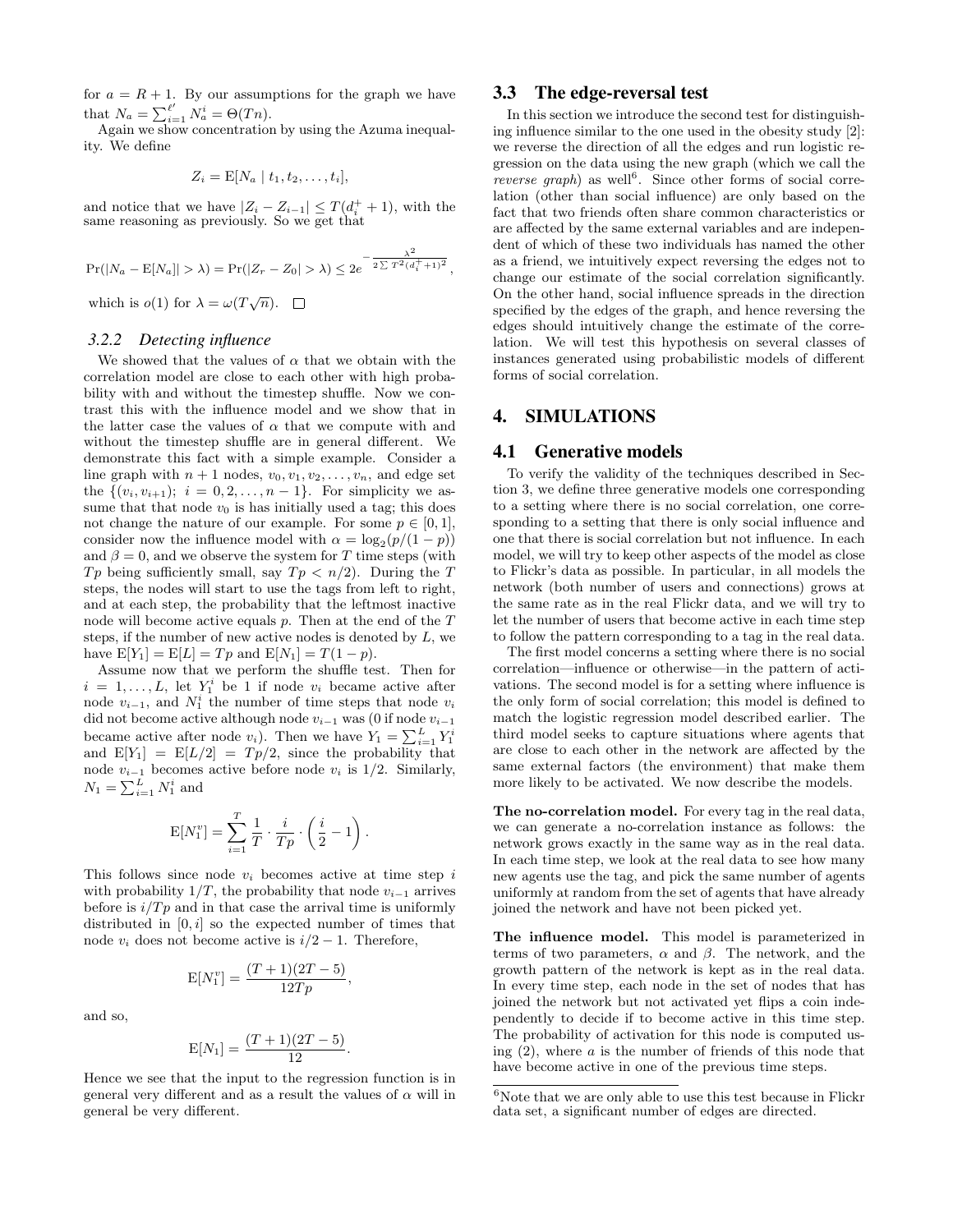

Figure 1: Distribution of  $\alpha$  for the no-correlation model.

The correlation (no-influence) model. Again, we keep the network and the pattern of growth of the population the same as in the real data. The model is parameterized in terms of one parameter  $L$ , and follows the pattern of a given tag in the real data. Before generating the action data, we select a set S of nodes by sequentially picking a number of centers at random, and adding a ball of radius 2 around each to  $S<sup>7</sup>$ . We stop this process as soon as the size of S reaches the prespecified number  $L$ . Then, we generate the set of agents that become active in each time step in a manner similar to the one in the no-correlation model, except that in each time step we pick the set of agents to become active uniformly at random from S.

#### 4.2 Measuring correlation

Our first set of experiments focuses on the measurement of correlation in the network. In Figure 1 we display the results of the application of logistic regression to the no-correlation model. We can see that the distribution of the values of  $\alpha$ is centered at zero and most of the mass is around there.

In Figure 2 we can see the application of the logistic regression to the influence model. Recall from Section 3 that this model is based on the logistic function, which we are trying to fit. Not surprisingly, we recover the values of  $\alpha$ that we set in our model. Thus, Figure 2 essentially displays those values of  $\alpha$ .

Finally, in Figure 3 we see the results in the correlation model. Note that here as well the values of  $\alpha$  that we recover are positive.

## 4.3 Distinguishing influence

After establishing the presence of correlation in users' behavior, we turn to tests for the source of this correlation. First we apply the shuffle test and then we turn to the edgereversal test.

#### *4.3.1 Shuffle test*

Let us first observe the influence model, where the values of  $\alpha$  with the original tagging times are high. From the intuition gained in Section 3.2, we expect to see those values to decrease, when we shuffle the tagging timesteps. In



Figure 2: Distribution of  $\alpha$  for the influence model.



Figure 3: Distribution of  $\alpha$  for the correlation model.

Figure 4(a) we can observe the results for some of the tags. Notice how the cumulative density function (CDF) is shifted to the left, which means that when we reverse the edges the value of  $\alpha$  decreases. In Figure 4(b) we can see the values in absolute terms.

Now we switch to the correlation model. According to the analytical findings of Section 3.2, the values of  $\alpha$  that we obtain with and without the shuffling should not differ with high probability. Figure 5 confirms our analytical findings and shows that for almost all tags the values of  $\alpha$  retrieved are very close with and without the shuffle.

## *4.3.2 Edge-reversal test*

Now we present the results of our second influence-detection test, the edge reversal, confirming the results of the previous section. First we apply it to the influence model, depicting the results in Figure 6. Similarly to the previous test, there is a significant difference in the values of  $\alpha$  in the forward and backward direction.

On the contrary, in the correlation model, as seen in Figure 7, the values of  $\alpha$  essentially coincide. In Figure 7(a) we can notice that the two CDFs essentially coincide. In Figure 7(b) we see a more detailed picture. Here every point corresponds to a tag, and the graph shows the value of  $\alpha$  in the network versus the value of  $\alpha$  in the network with the edges reversed. Take notice of the proximity of the points to the line  $y = x$ .

<sup>7</sup>We have chosen a radius of 2 here since because the network is highly connected, a ball of radius 3 can become very large, while a ball of radius 1 only consists of the neighbors of a node, which is often too small.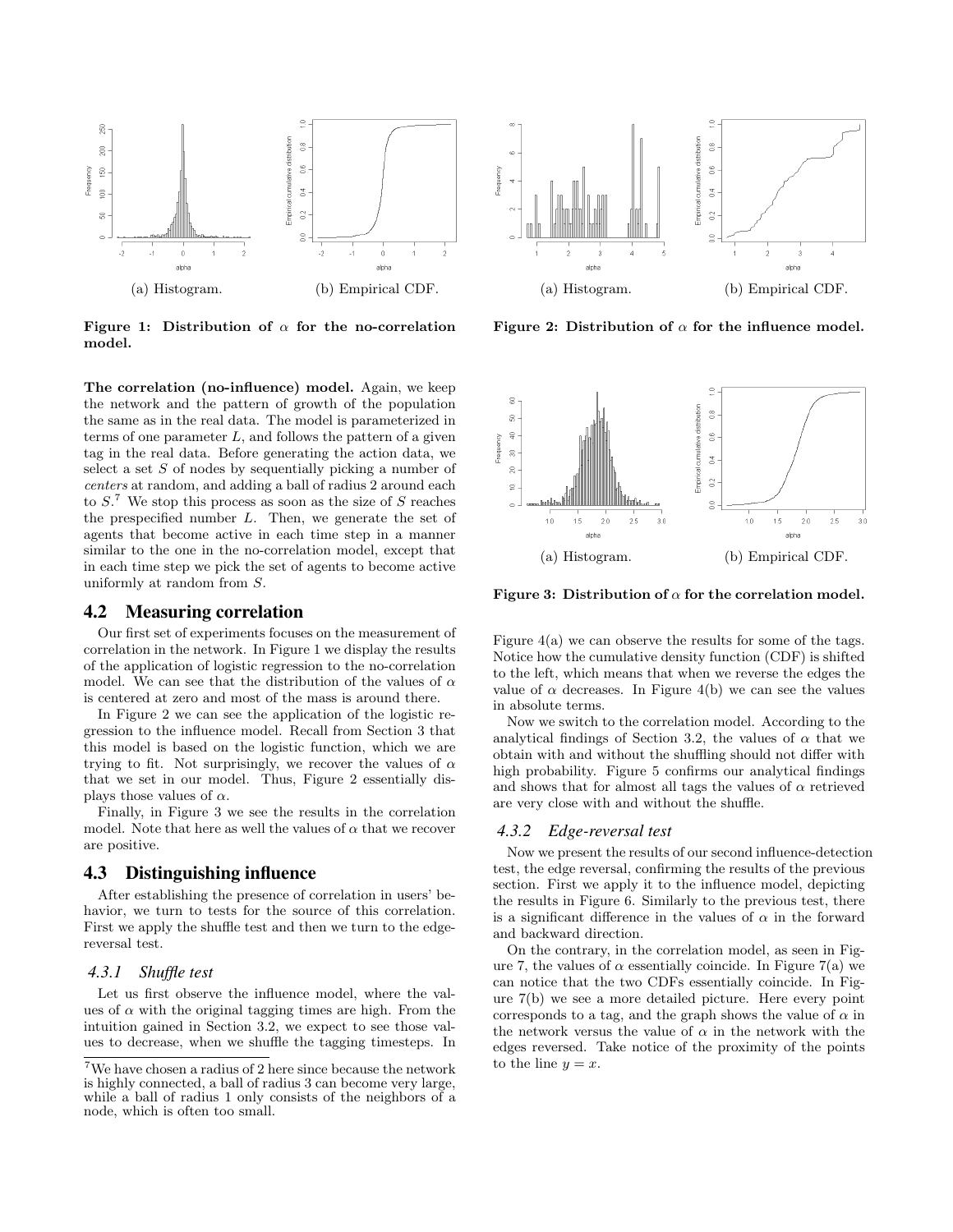

(a) Empirical probability density.



Figure 4: Shuffle test for the influence model.



(a) Empirical probability density.

sity.

(b)  $\alpha$  of original and shuffled tagging timesteps.



Figure 5: Shuffle test for the correlation model.

Figure 6: Edge-reversal test for the influence model.

edges.



(a) Empirical probability density.

(b)  $\alpha$  of direct vs. reversed edges.

Figure 7: Edge-reversal test for the correlation model.

## 5. EXPERIMENTS ON REAL DATA

After verifying that our techniques are effective for the simulated data, we apply them on real-world data, namely on the Flickr social network. First we describe the data set. Then we show that there is positive correlation in the users' behavior. Finally, we address the issue of the source of correlation. We apply the tests of Section 3, and we conclude that influence is not a likely source of the correlation.

# 5.1 The Flickr dataset

We analyzed the tagging behavior of users for a period of 16 months. The final number of users was about 800K. Since the majority of users did not exhibit any tagging behavior at all, we restricted our attention to the set of users who have tagged any photo with any tag, which is about 340K users. Looking at this subgraph at the end of the 16-month period, the size of the giant component is 160K users, the second one has size 16, and there are 165K isolated users.

The number of directed edges between the users is 2.8M and, on the average, for a given user  $u$ , the proportion of  $u$ 's contacts that do not have  $u$  as a contact is 28.5%. In Figure 8 we depict the size of the subgraph that we analyze as a function of time. (The growth rate of the entire network exhibits a very similar behavior.)

Out of a collection of about 10K tags that users had used, we selected a set of 1, 700, and analyzed each of them independently. We selected tags of various types (event, colors, objects, etc.), various numbers of users (most of them were used by more than 1, 000 users), and various growth patterns: bursty (e.g., "halloween,""katrina"), smooth (e.g., "photos,") and periodic (e.g., "moon").

## 5.2 Measuring correlation

First we confirm the existence of correlation in the Flickr data set as expected. In Figure 9 we can see the distribution of  $\alpha$  along the tags of Flickr. Note that for almost all the tags the value is higher than 1, suggesting that correlation is prevalent in users' tagging activities for almost all the tags. This correlation is not necessarily due to social influence; we examine this issue next.

#### 5.3 Distinguishing influence

After establishing the presence of correlation in users' behavior, we turn to the test for the source of this correlation.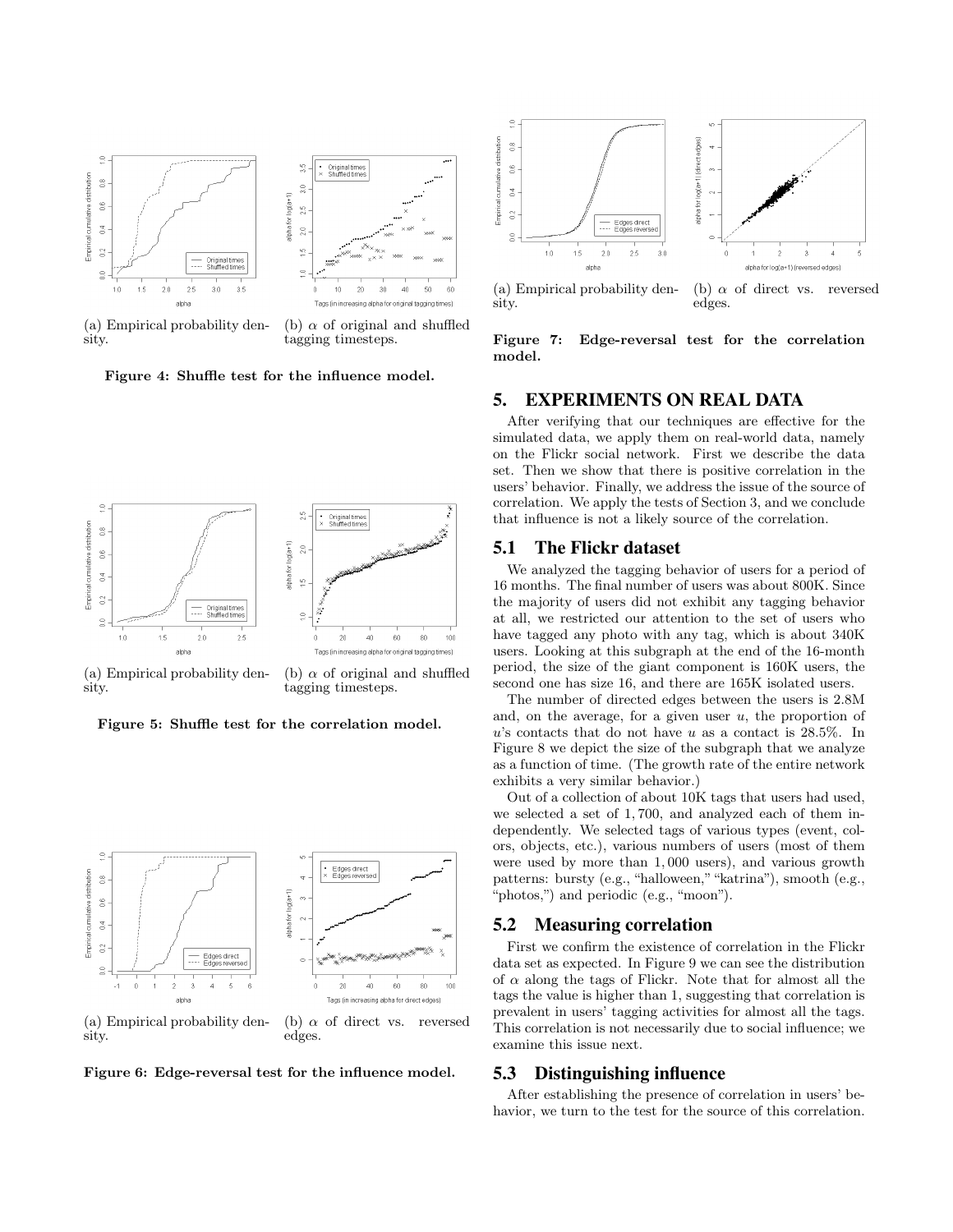

Figure 8: Growth of the Flickr network.



Figure 9: Distribution of  $\alpha$  for the Flickr social network.



(a) Empirical probability density.

(b)  $\alpha$  of original timesteps vs. shuffled timesteps.

#### Figure 10: Shuffle test for the Flickr social network.



(a) Empirical probability density. (b)  $\alpha$  of direct vs. reversed edges.

Figure 11: Edge-reversal test for the Flickr social network.

First we apply the shuffle test and then we turn to the edgereversal test.

In Figure 10 we show the results of applying the shuffle test on the Flickr data set. In Figure 10(a), notice that the two cumulative distribution functions essentially coincide. It seems that the correlation that we observed in Section 5.2 cannot be attributed to influence. This indicates that either users do not tend to browse their contacts' photos to a large extent, or even when they browse, they do not tend to start using the tags they see.

In Figure 10(b) we see more details. Once again, every point corresponds to a tag, and the graph shows the value of  $\alpha$  in the Flickr network versus the value of  $\alpha$  in the network with the edges reversed. As before, notice the striking proximity of the points to the line  $y = x$ .

Finally, in Figure 11 we observe the results of applying the edge-reversal test to the Flickr network, which once again confirms all our previous observations.

## 5.4 Some influence in Flickr

While it is true that influence does not play an important role in users' tagging behavior in Flickr, we can actually discover that there is some limited effect by looking at the difference between similar tags. As a concrete example, consider the tag "graffiti"; the difference between the values of  $\alpha$ in the two edge directions is essentially 0. A lot of users used the misspelled tag "grafitti." Here the difference turns out to